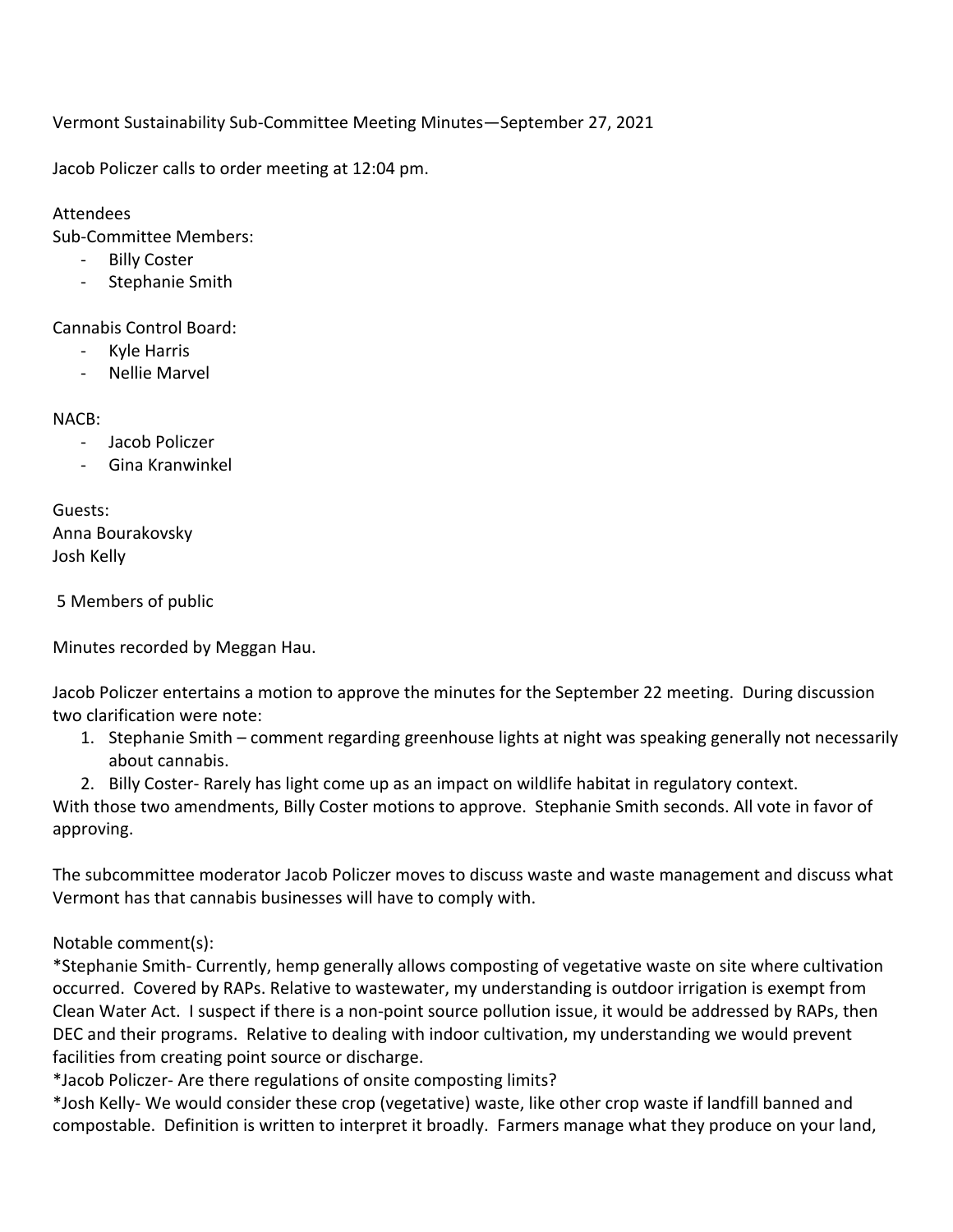however this industry might be different. We do have composting network in state and have some stump dumps (more inactive composting), we have a pretty robust network, but I don't know if they are accepting this material now. I imagine onsite management and shipping offsite, mostly composting will be economically beneficial over disposal.

\*Jacob Policzer- Almost every state has required a 50/50 mix of THC containing materials (flower, stalks, etc. be mixed with other material to render unusable and unrecognizable)

\*Stephanie Smith- USDA and Hemp program as they envisioned it, allow for farm disposal of hemp that is noncompliant without using reverse distributor. They offer 4 or 5 different ways hemp growers could get rid of hot hemp, and we could use those for our recommendations.

\*Josh Kelly- My information is anecdotal, from people I spoke with, tipping fees range from nothing to as much as \$60 a ton. With transportation cost being the highest cost. There are probably exceptions. We have sorting facilities, two recycling factories. \*Josh shared Summary of Compost Cert Requirements from Vermont Agency of Natural Resources.

\* Stephanie Smith- anything the CCB can recommend that would allow for someone who is cultivating to compost waste onsite of cultivation?

\*Jacob Policzer- when going through regulations, CA defines cannabis waste as organic waste. Acceptable disposal is potentially dependent on how the regulations define waste.

\*Stephanie Smith- considered vegetative waste, and we don't have to use the word farming.

\*Josh Kelly- we don't have oversight over the word 'farm' but we have the definition of leaf and yard residuals. This exception could apply to vegetative waste. Also note, the document is updated.

\*Billy Coster- Landscapers use this schema to dispose of those materials.

\*Stephanie Smith- We have had a hemp program since 2013, I think we considered it 'farming' so onsite composting piece was always in place. From USDA, plowing under, discing, deep burial, etc. could be based on that individual growers' activities. Don't know if it needs to be documented.

\*Anna Bourakovsky- universal waste rules. Part of hazardous waste rules. Not required to notify with us, but you would be subject to the proper management standards set in the rules. For lithium-ion battery, trying to come up with new guidance as it's a new waste stream and has to be handled differently. We will have more guidance coming out in next year. Flammable or ignitable solids, if they fail ignitability test, regulated as a hazardous waste. Depends on plant matter with residual solvent content. As of now, we don't have guidance on those limits. Up to generator of waste material, to determine whether plant material needs to be regulated as hazardous waste based on federal guidelines.

\*Jacob Policzer – Discusses issue with limiting packaging waste and child-resistant packaging standards.

\*Billy Coster- We would want to take path of least waste possible, but public safety may override that.

\*Stephanie Smith- Health dept may have an opinion on that too.

\*Josh Kelly- Regarding recycling, rule of 2—the MERFs, do not want any material under 2 inches in at least two directions. We generally look much higher of regulations and policies, we are in favor of recycling, but I don't think I can say today if we would require a specific industry to meet a specific standard.

\*Jacob Policzer- what is able to be recycled (numbers of plastic) and is there guidance for the industry? \*Josh Kelly- We ban plastics 1 and 2 from food and beverages. Beyond that, we don't ban other plastics. Preferred plastics remain number 1, 2 and 5. If you use glass, those are recyclable.

\*Billy Coster- if there are options for packaging materials, we can provide guidance on what is most preferable. \* Josh Kelly- we have 5 EPR programs (paint, batteries, electronics, mercury bulbs, and mercury thermostats). We encourage post-consumer content and reuse opportunities or take back programs.

\*Anna Bourakovsky- In terms of packaging we work with generators to encourage them to use a more environmentally friend alternative. With extraction, it's dependent on the process. For us, we encourage